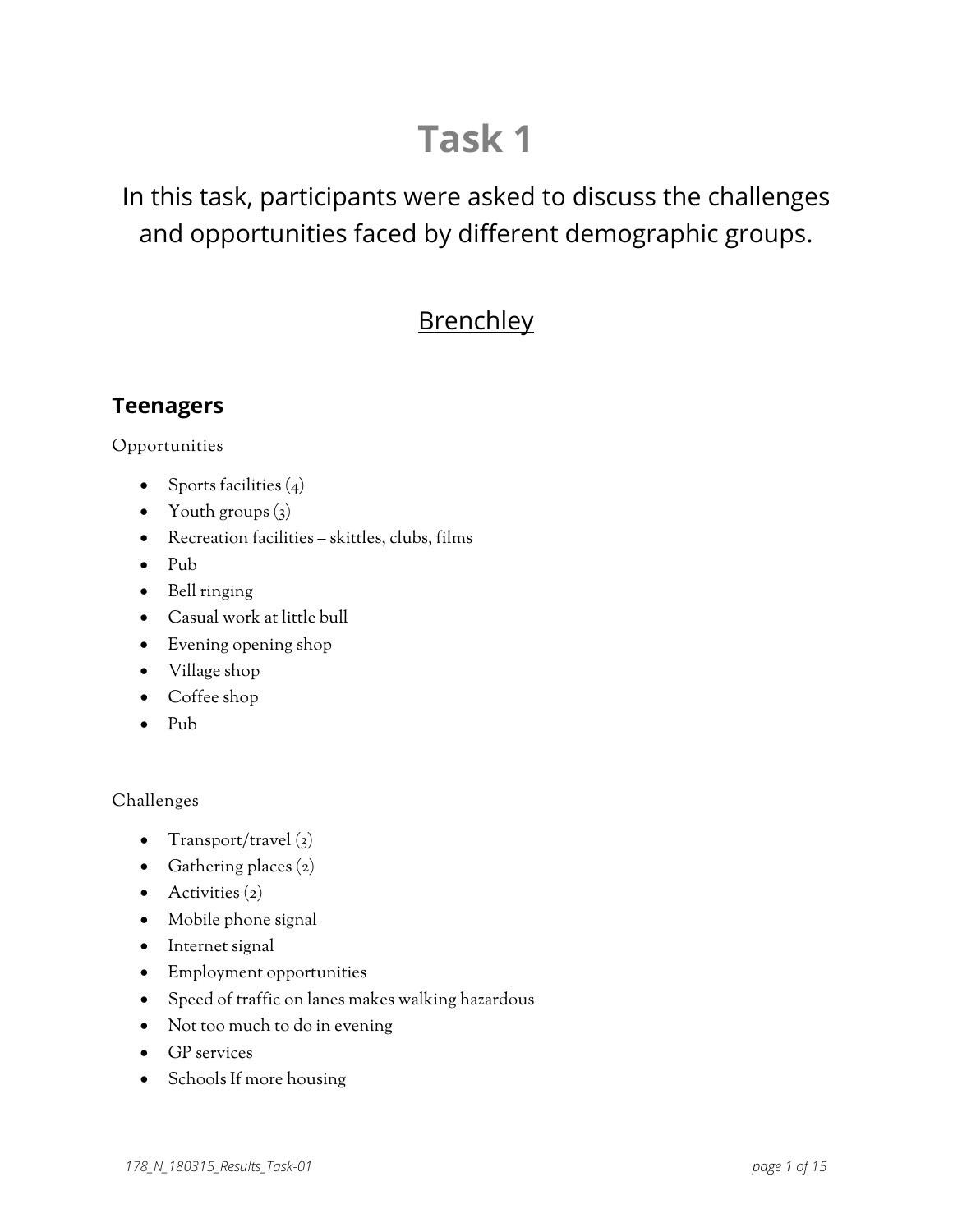There is a sense of a limited ability to travel within the area and places for teenagers to meet up. There is a feeling that they have limited access to activities in the evening and daytime with not a lot for them to do. However, there are many well attended sports clubs and facilities as well as groups.

### **Businesses & Employers**

Opportunities

- $\bullet$  Butchers  $(z)$
- Agriculture  $(z)$
- Home-working
- Employee resource pool
- Car garage
- Gardeners
- B and B
- Grays
- Schools
- Iron foundry
- Car workshop
- Pub/café
- Evolution tennis
- Village shop
- Coffee shop
- Pub

- Broadband speed  $(4)$
- Mobile phone signal  $(2)$
- Public transport lacking  $(2)$
- Few premises  $(z)$
- $\bullet$  4G
- Parking
- Few larger employers
- Businesses come and go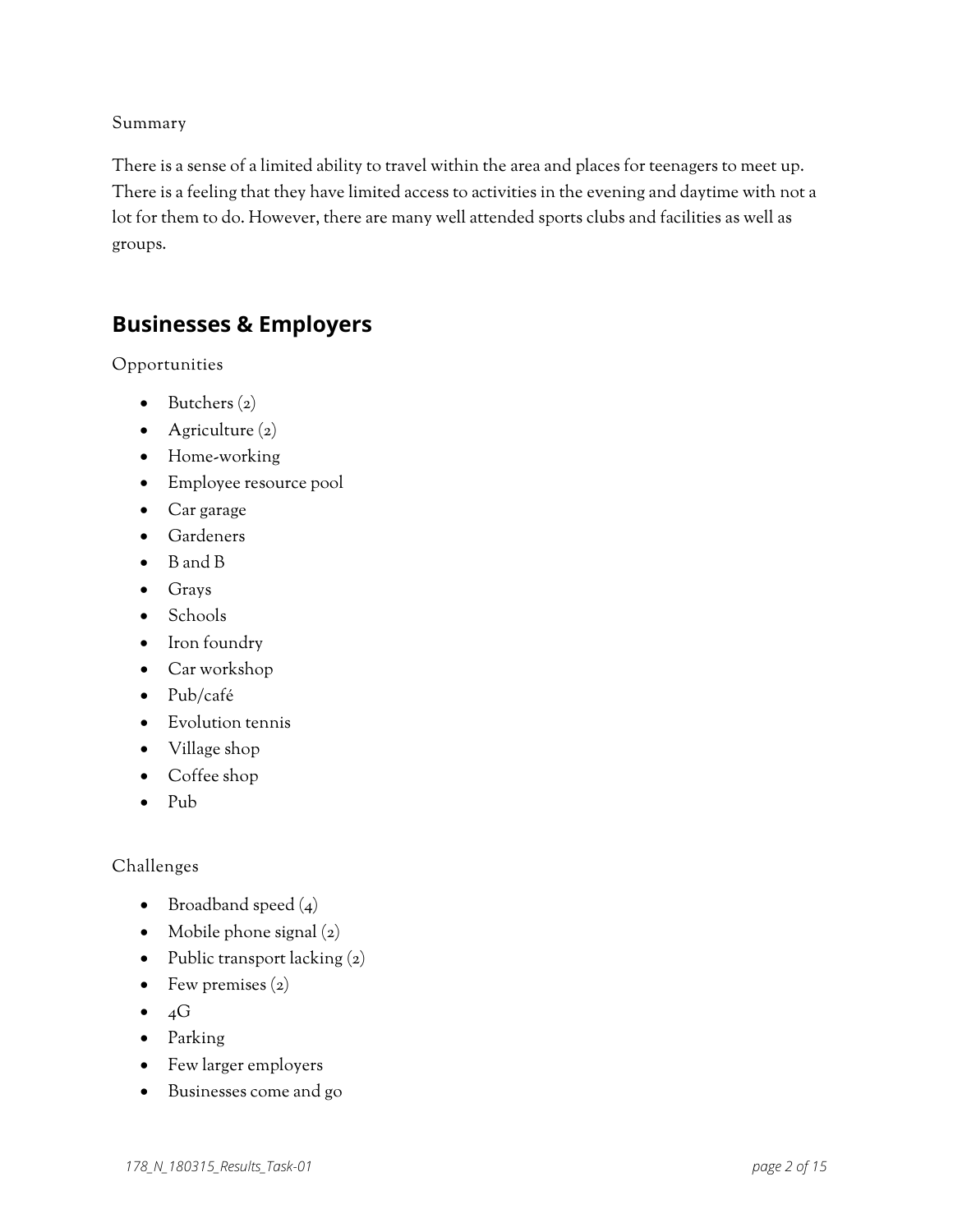- Rates too high
- GP services
- Schools if more housing

There are limited employment premises in the area and a concern that businesses will leave. Further concerns raised with those businesses that have shut such as the shops. The limited Broadband and mobile phone signal or 4G was also raised as a concern for limiting businesses.

# **Pensioners & Empty-Nesters**

Opportunities

- Bowls  $(z)$
- Pubs  $(z)$
- Café $(z)$
- Ready call  $(z)$
- Clubs
- Rural idyll
- History society
- WI
- Horticultural society
- O Club needs clarification
- Tennis
- Shop

- Down size houses  $(4)$
- Lights/pavements  $(3)$
- Transport  $(z)$
- Resistant to change by influential groups
- Availability of housing
- Heavy vehicles on road
- Matfield the loss of the shop
- Traffic crossing in Matfield
- GP services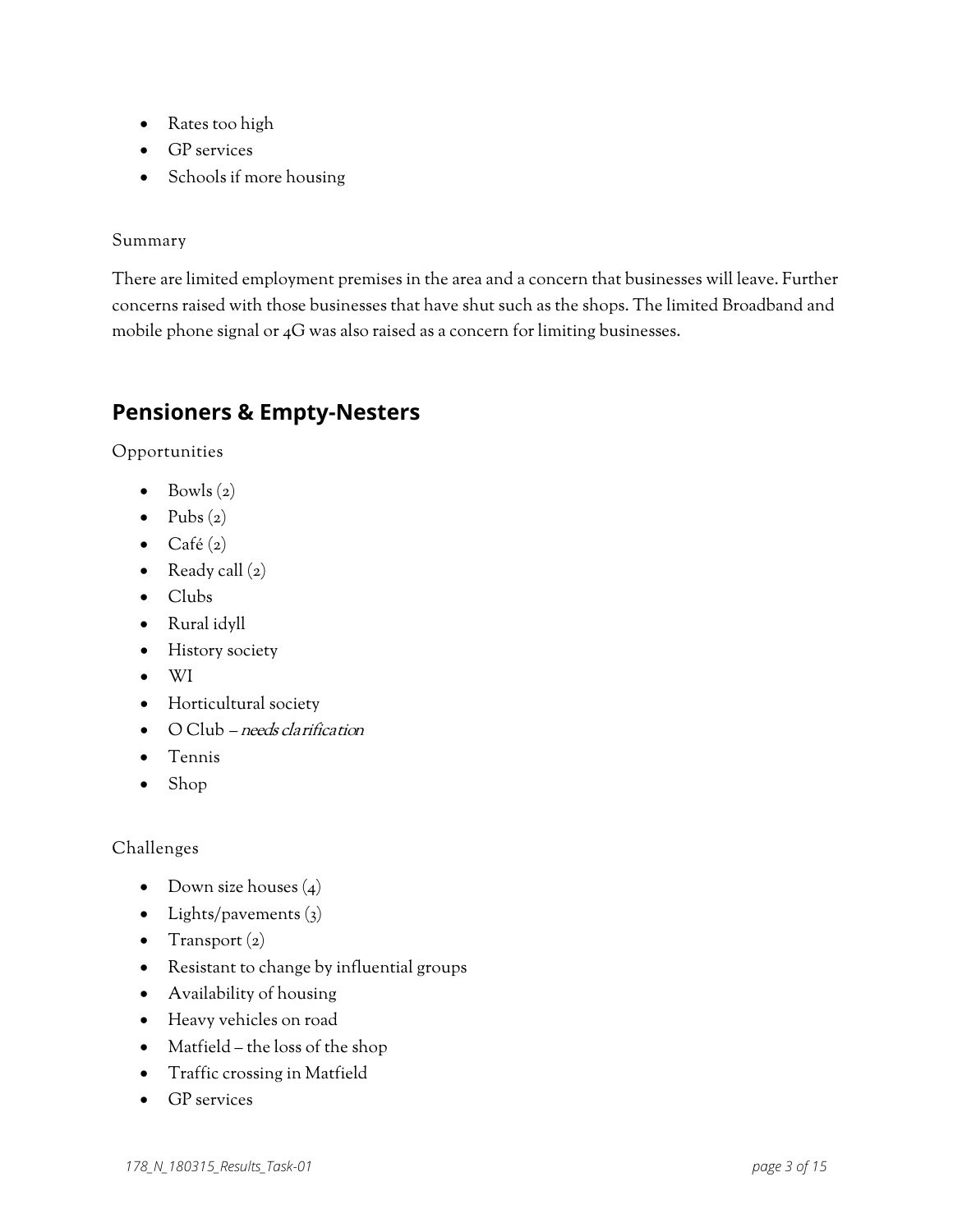- Broadband
- Meeting places
- Pub in village

Common concerns were the lack of downsize properties and transport between villages. The lights and pavements make travelling within the village difficult as well. Many different social clubs and groups were frequently mentioned as well as the fact the villages are considered a rural idyll.

# **Young Professionals Without Children**

Opportunities

- Sports clubs  $(3)$
- Rail links  $(z)$
- Pub  $(2)$
- High end rural lifestyle
- Squash facilities
- Dentist
- GP
- Village shop
- Coffee shop

- Affordable housing  $(3)$
- Availability of housing  $(2)$
- Transport
- Mobile phone signal
- Evening activities
- Night bus
- GP services
- Schools If more housing
- Poor internet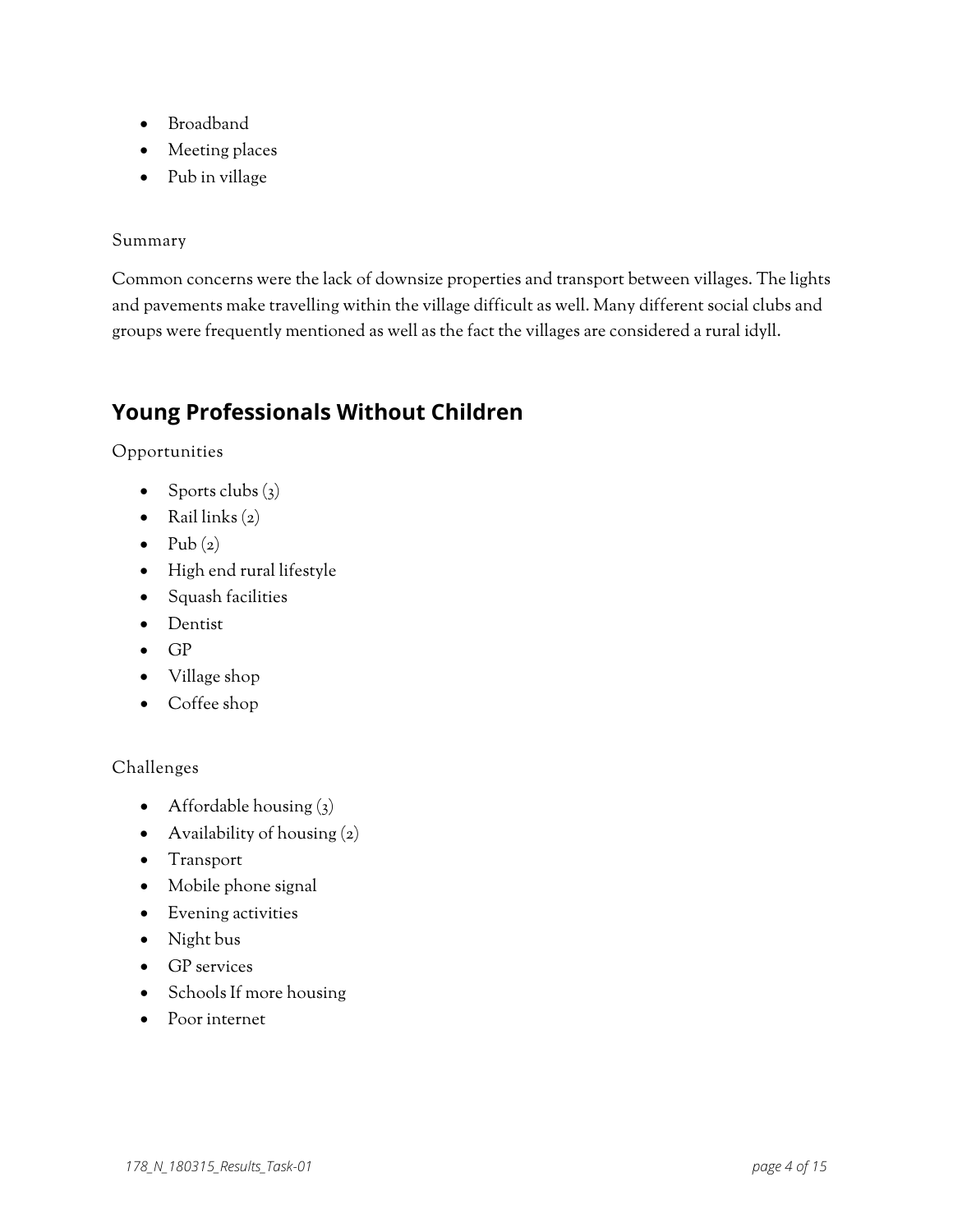The mainline train station and transport links provide opportunity for commuting out of the village. Various sports facilities are in the village along with pubs making for a high end rural lifestyle. However young professionals lack an opportunity to purchase their first home due to affordability as well as availability.

# **Families with Young Children**

Opportunities

- Primary school  $(4)$
- Nursery schools (3)
- Sports facilities  $(2)$
- Pubs  $(2)$
- Parks
- Playground in Hatfield
- Improved playground in Brenchley
- Improved network of Rights of Way Footways and Cycle routes
- Grays
- Scouts
- Mobile library
- Mobile fish and chips
- Countryside
- Village shop
- Coffee shop

- Playground equipment  $(4)$
- Affordable housing  $(2)$
- Footpaths  $(z)$
- Transport  $(z)$
- Fitness activities
- Good schools
- Lacking entry level homes
- Mobile phone signal
- Availability of housing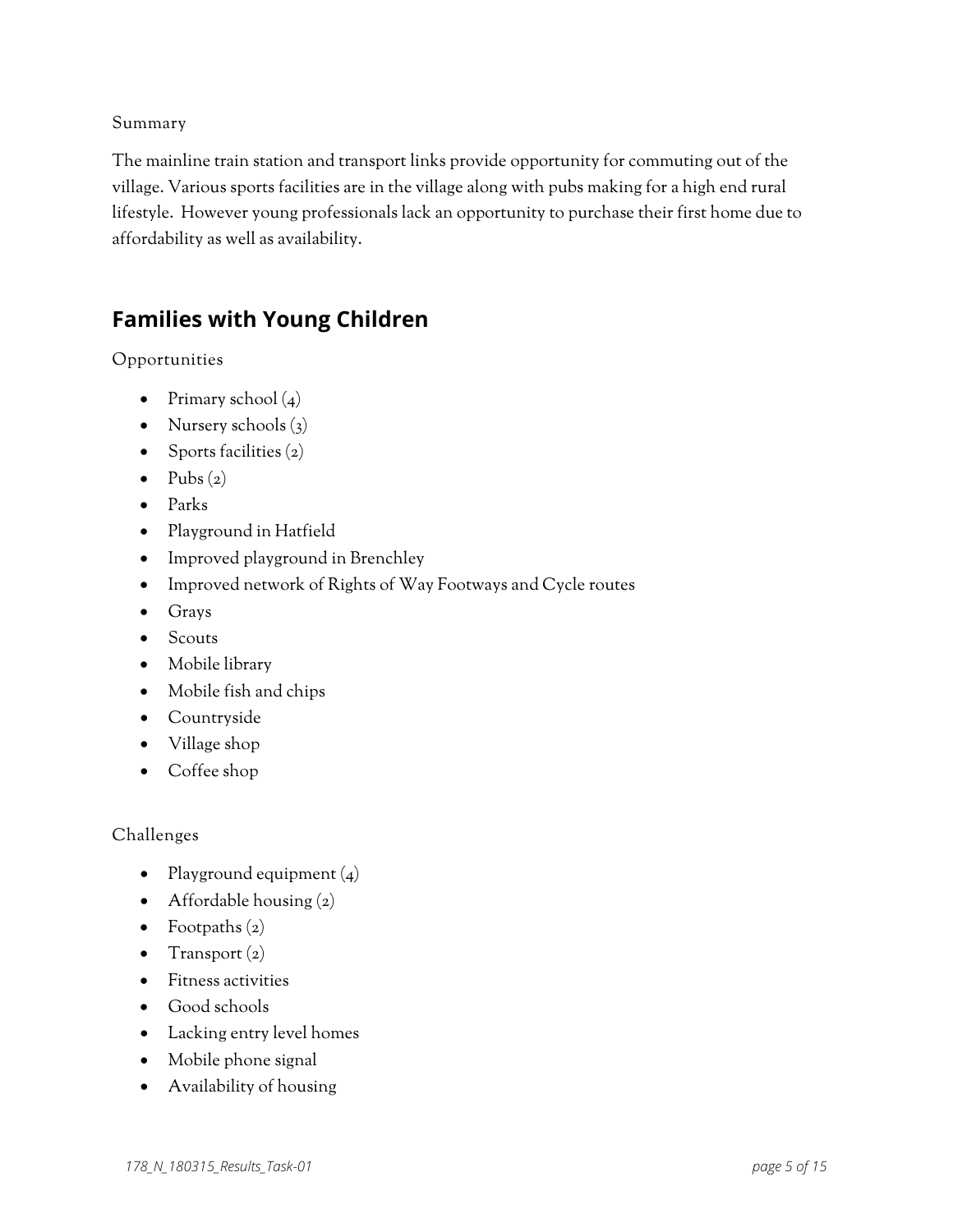- Heavy vehicles on road
- GP services
- Schools if more housing
- broadband

There is a suitable provision of schools, nursery and child care facilities which eases pressure on young families living arrangements. However, lack of affordable housing restricts the ability of families to live in the local area in the first place. Furthermore, ability of families to travel around the villages is limited due to footpaths and transport. Although playground facilities are provided in Brenchley they aren't considered to be sufficient and are lacking in Matfield.

# **Visitors & Tourists**

### Opportunities

- Pubs  $(4)$
- Walking trails  $(3)$
- Scenery  $(2)$
- $\bullet$  B & B  $(2)$
- Archaeology
- Maps
- Historical tours
- Church
- Parish website
- Village shop
- Coffee shop

- Accommodation (3)
- Parking  $(z)$
- Maps/Information
- Places of interest
- Walks
- Mobile phone signal
- Parking
- Transport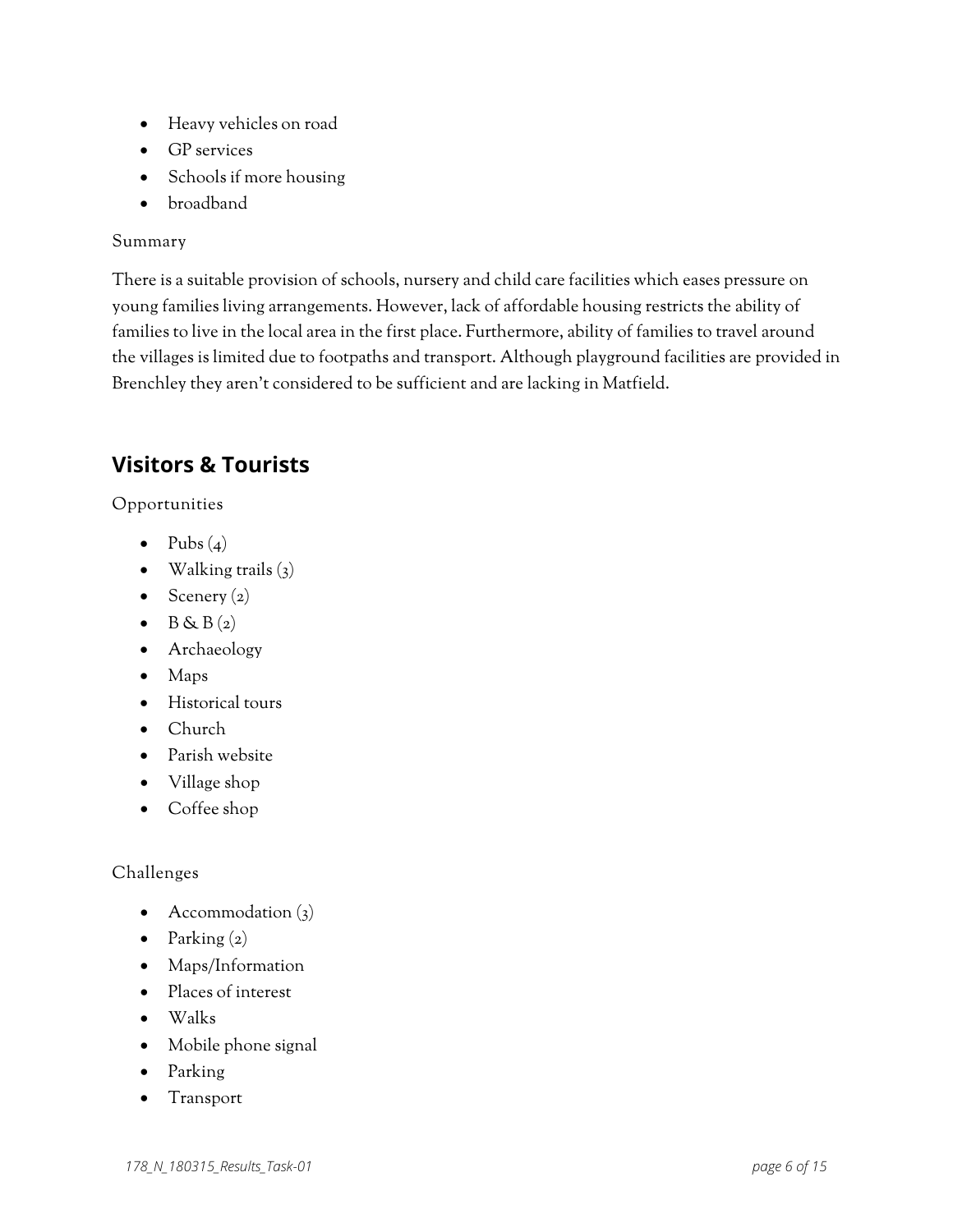- Cafes
- Broadband
- Pubs closing

It seems that the opportunity of attracting visitors is limited as is the available accommodation. However, there are ample pubs, scenery and walking trails to attract visitors if appropriate information was provided to advertise it.

# **Students**

### Opportunities

- Sports facilities  $(3)$
- Pubs  $(z)$
- Don't bother!
- Start village businesses
- Duke of Edinburgh training
- Bell ringing
- Youth groups
- Farm work
- Local businesses hire students
- Shop
- cafe

- Transport  $(z)$
- Not suited
- Mobile phone signal
- Library
- Employment opportunities
- Broadband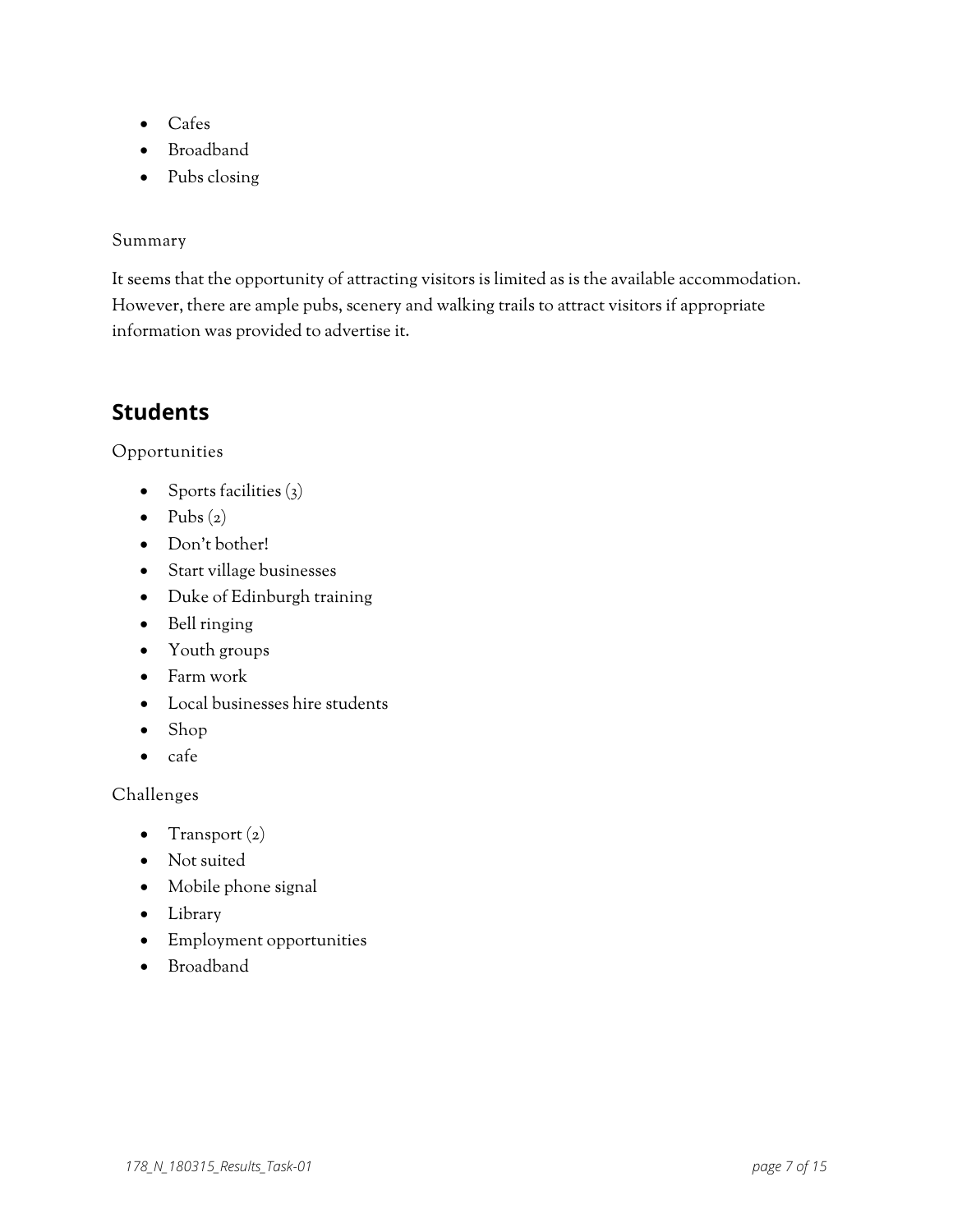Like the teenagers there is a sense of a limited ability to travel within the area and places for them to meet up, although the over-18's would be able to utilize the pub. The students have access to many sports clubs and facilities as well as groups however some groups felt there was nothing for them in the villages.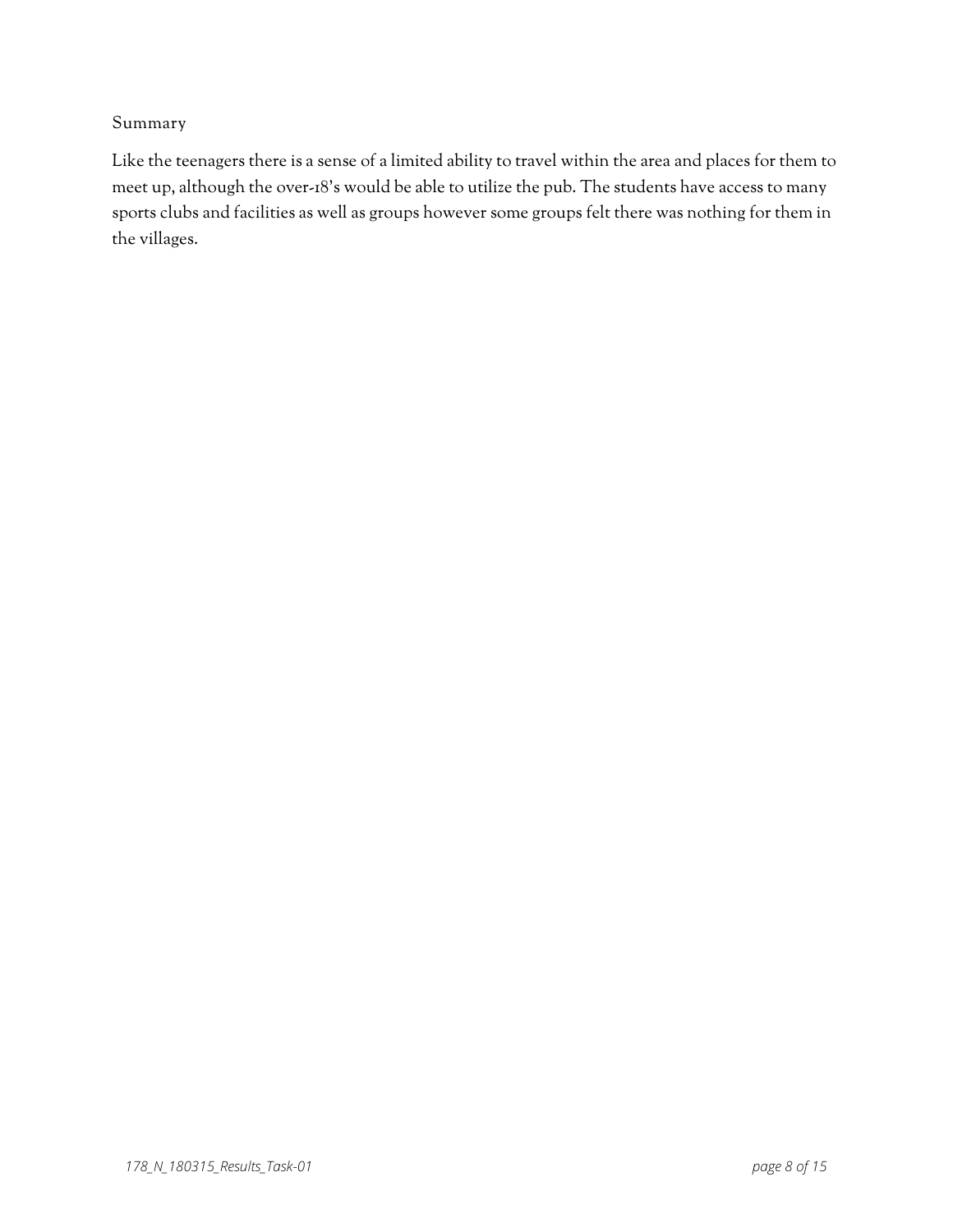# Matfield

# **Teenagers**

Opportunities

- Scouts and guides  $(4)$
- Sports facilities  $(4)$
- Sports clubs  $(3)$
- Connection Matfield Brenchley
- LOGS clarification needed
- Outdoor activities
- Village halls
- Nice community
- Chuch youth club
- Pubs
- Youth clubs
- Local rep
- Buses
- Walking trails
- Pizza at Hopbine
- Riding

- Public transport (6)
- Access to entertainment, groups and social facilities  $(5)$
- Meeting places (2)
- Lighting
- Traffic for riders
- Traffic speed
- Mobile signal
- $\bullet$  4G
- Broadband
- School distance from villages
- Cycle routes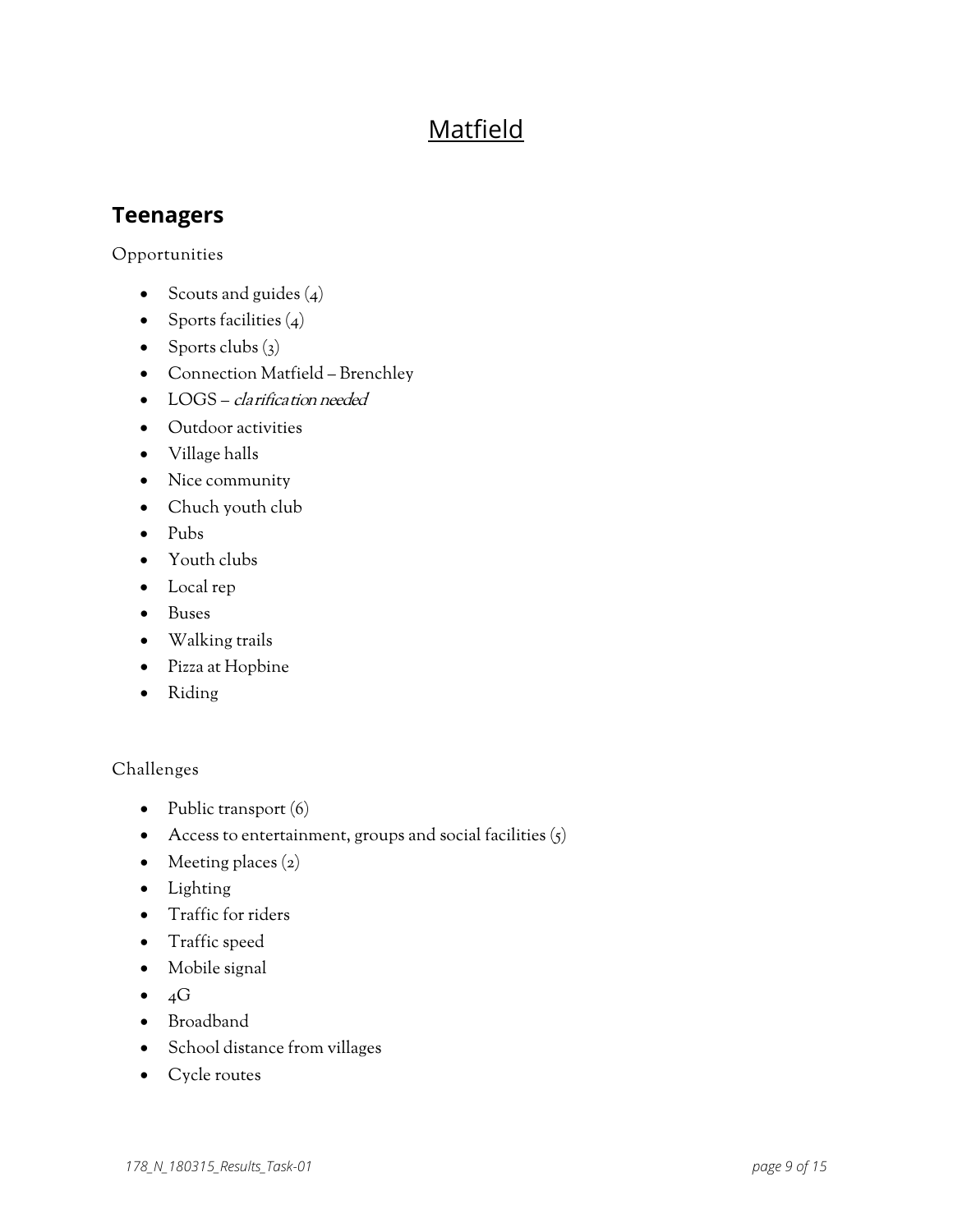There are many sports clubs, facilities and organised groups such as scouts and guides available for the teenagers in the village. However, travel around the area is restricted with a limited ability to travel within the area and places for teenagers to meet up. There is a feeling that they have limited access to activities in the evening with entertainment, groups and social activities.

# **Businesses & Employers**

Opportunities

- Small units  $(z)$
- Close to transport hub
- Nice community
- Train access
- Farms
- Good communication links
- Well supported
- More B and Bs
- Schools

- Broadband  $(5)$
- Limited premises  $(3)$
- $4G(4)$
- Recruitment  $(3)$
- Phone signal  $(3)$
- Small businesses
- Parking
- Rural care agency needed
- No shop
- Transport
- Broadband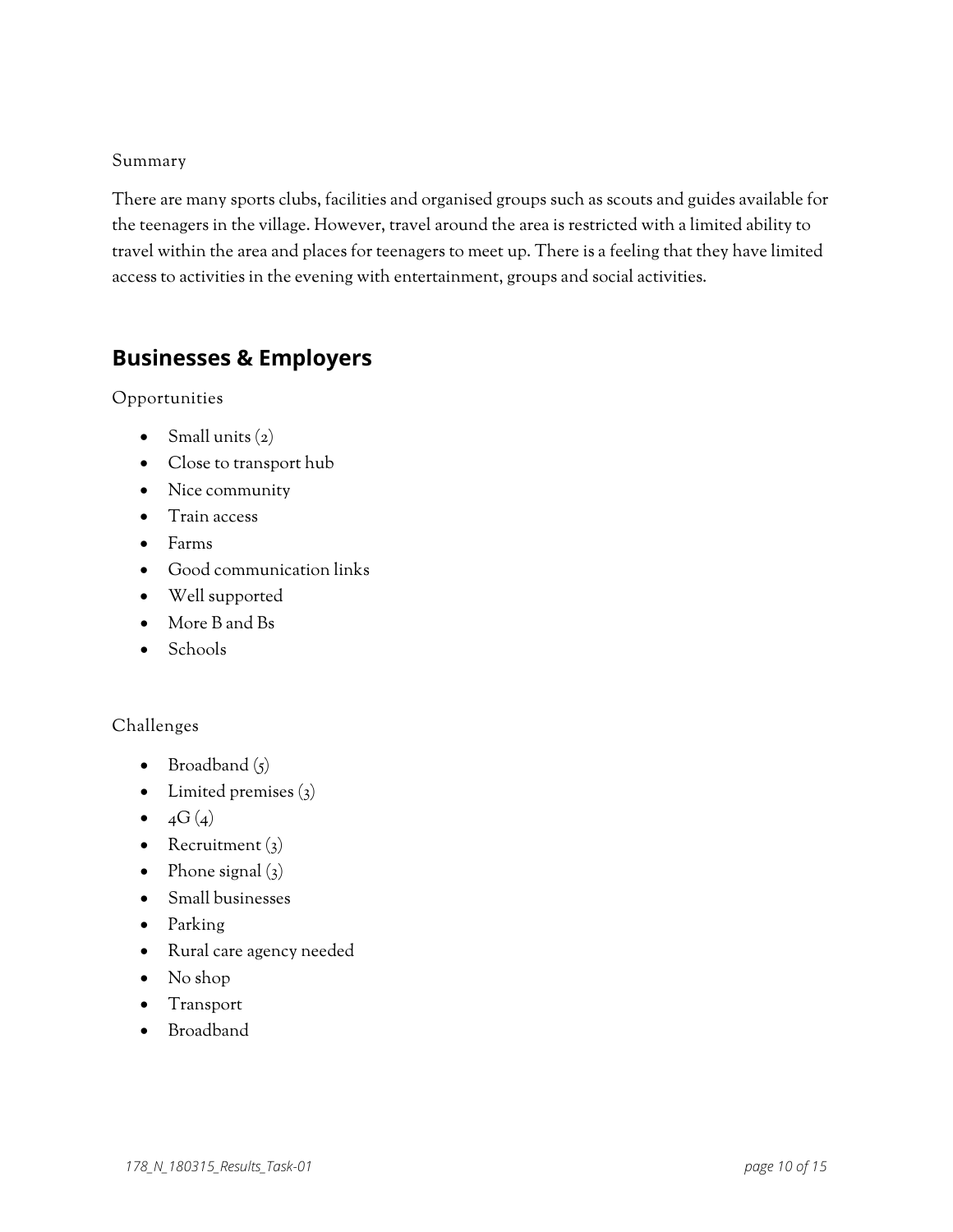There are limited employment premises and concerns over the number of available units. Recruitment is also lacking in the area with access to trained staff. Further concerns raised were the limited Broadband and mobile phone signal or 4G. The lack of a local shop was also a major concern.

# **Pensioners & Empty-Nesters**

### Opportunities

- Clubs, classes, groups, activities and societies (6)
- Health services  $(3)$
- Nice community
- $\bullet$  A<sub>1</sub>
- U<sub>3</sub>A nearby
- Brenchley garage
- Lots of people
- Sports
- Ready call

- Shops  $(5)$
- Lack of downsize homes (4)
- Lack of sheltered accommodation/assisted living (3)
- Transport  $(3)$
- Buses  $(z)$
- Affordable housing (2)
- Narrow pavement  $(2)$
- Limited clubs
- Hospital car service
- Loneliness
- Access to medical services
- Lighting
- Disabilities not catered for
- Broadband
- Phone signal
- $\bullet$  4G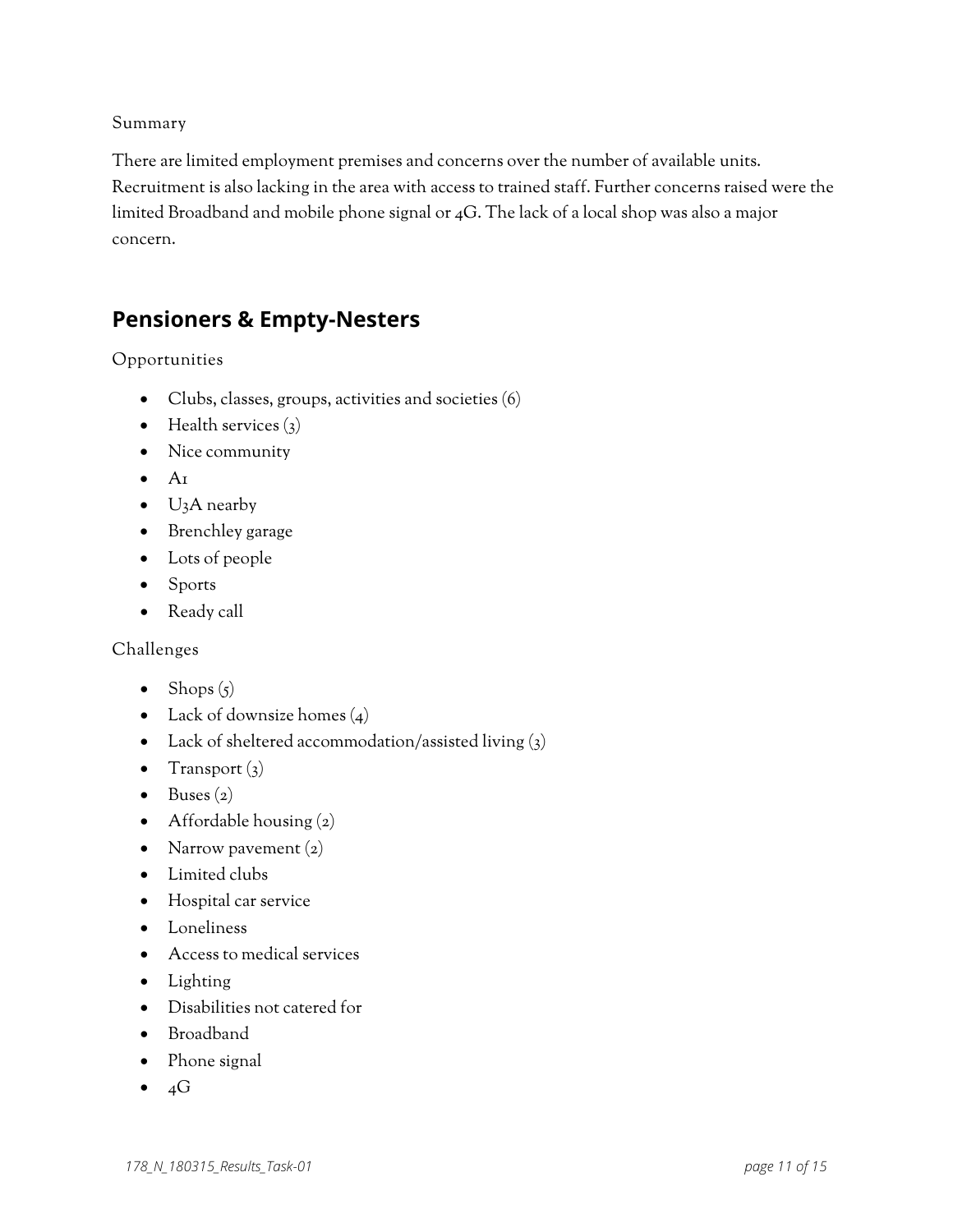Common concerns were the lack of affordable properties and downsize properties. Transport and travel between villages was further raised as a concern with limited buses and narrow poorly lit pavements. Many different clubs, societies and groups were frequently mentioned as well as the fact the villages are considered a rural idyll. A lack of shops raises concerns for residents to carry out day to day activities although access to health services is considered good.

# **Young Professionals Without Children**

Opportunities

- Commuters  $(s)$
- Nice community  $(2)$
- Sports  $(z)$
- Nice place to live
- Open space
- Pubs
- Restaurants
- Outdoor life

- Affordable housing  $(4)$
- Availability of homes for locals
- Shop opening hours
- No taxi or reliable transport from station
- Social events
- Evening entertainment
- Closeness to London
- Don't want to live here
- Train times and prices
- $\bullet$  4G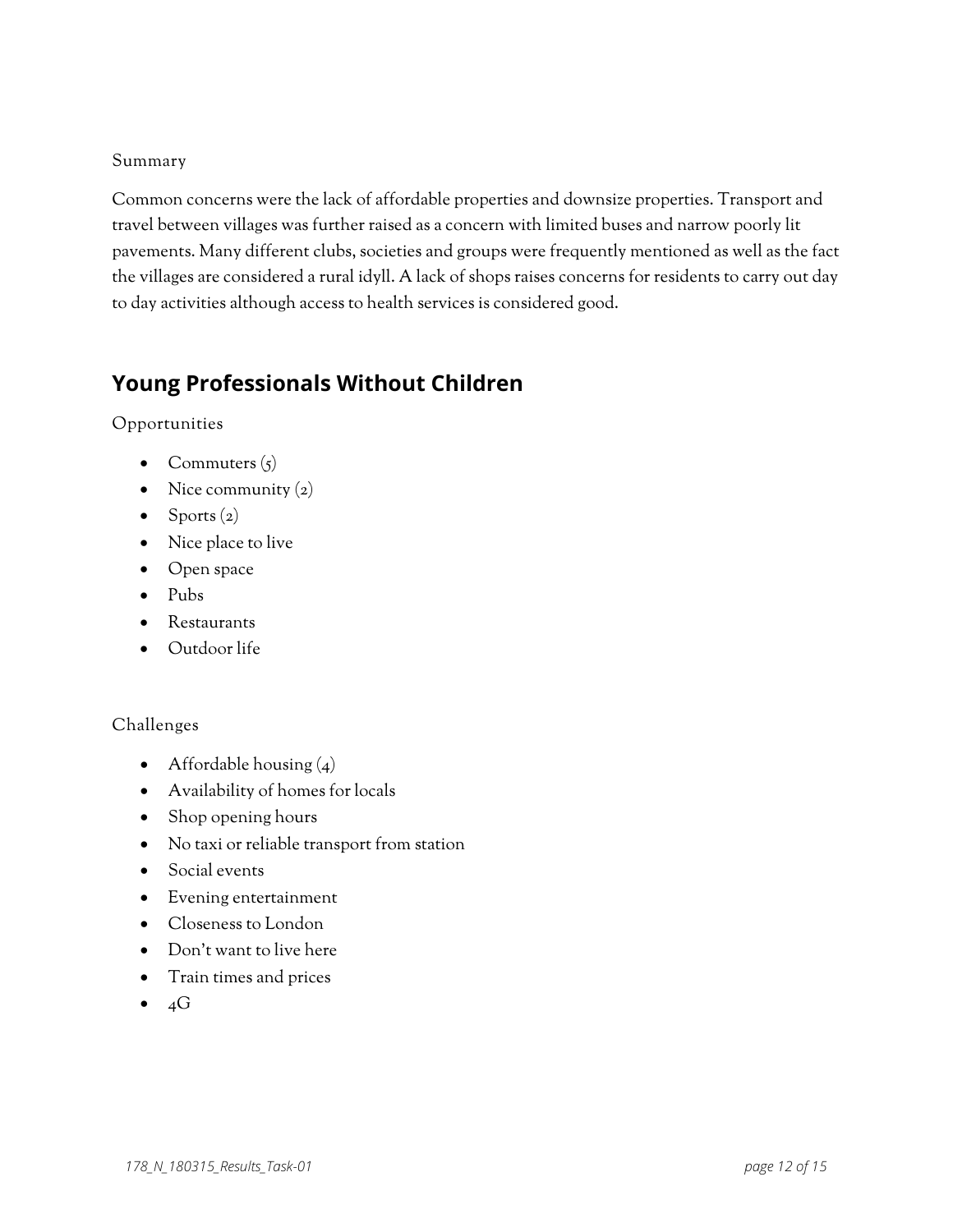Young professionals lack an opportunity to purchase their first home and to have local employment. Although the mainline train station and transport links provide opportunity for commuting out of the village. Various sports facilities are in the village along with pubs making for a nice place to live and good community.

# **Families with Young Children**

Opportunities

- Sports facilities  $(5)$
- Good schools  $(4)$
- Nice community  $(2)$
- Play groups  $(z)$
- Child care  $(2)$
- Nice place to live
- Access to city and Tunbridge Wells
- Brenchley memorial
- Space and quiet
- Fishing
- Pond
- Clubs

- Affordable housing  $(5)$
- Lack of play area  $(3)$
- Pedestrian safety  $(3)$
- Traffic
- Transport to essential services
- Rugby club needed
- Bike lanes
- Child care
- $\bullet$  4G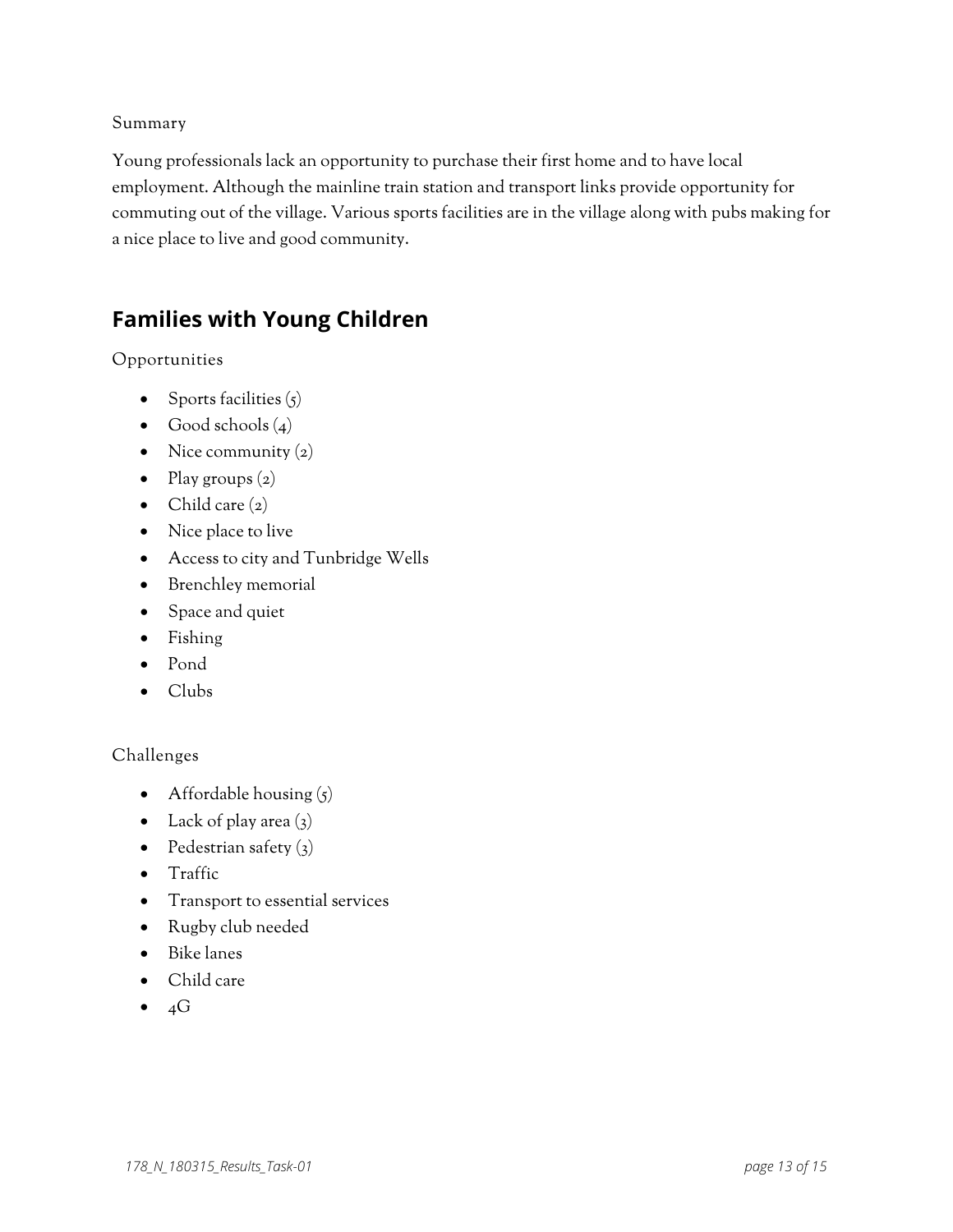There is a suitable provision of schools, nursery and child care facilities as well as playgroups. However, lack of affordable housing restricts the ability of families to live in the local area. Playground facilities are lacking although sports facilities are considered to be suitable.

### **Visitors & Tourists**

Opportunities

- Wonderful Countryside (4)
- Public footpaths  $(4)$
- Architecture/history (2)
- $\bullet$  B & B(2)
- Green space
- Toilets
- Nice community
- Cafes
- Variety
- National Trust
- Farmsteads
- Camping
- Pubs x2
- If lose Wheelrights lose some social links
- Pond
- Cinema in village hall

- No tourists information  $(4)$
- Lack of accommodation (3)
- $\bullet$  Café (2)
- No draw/drive through
- Facilities Public transport particularly Brenchley
- Walks
- $\bullet$  4G